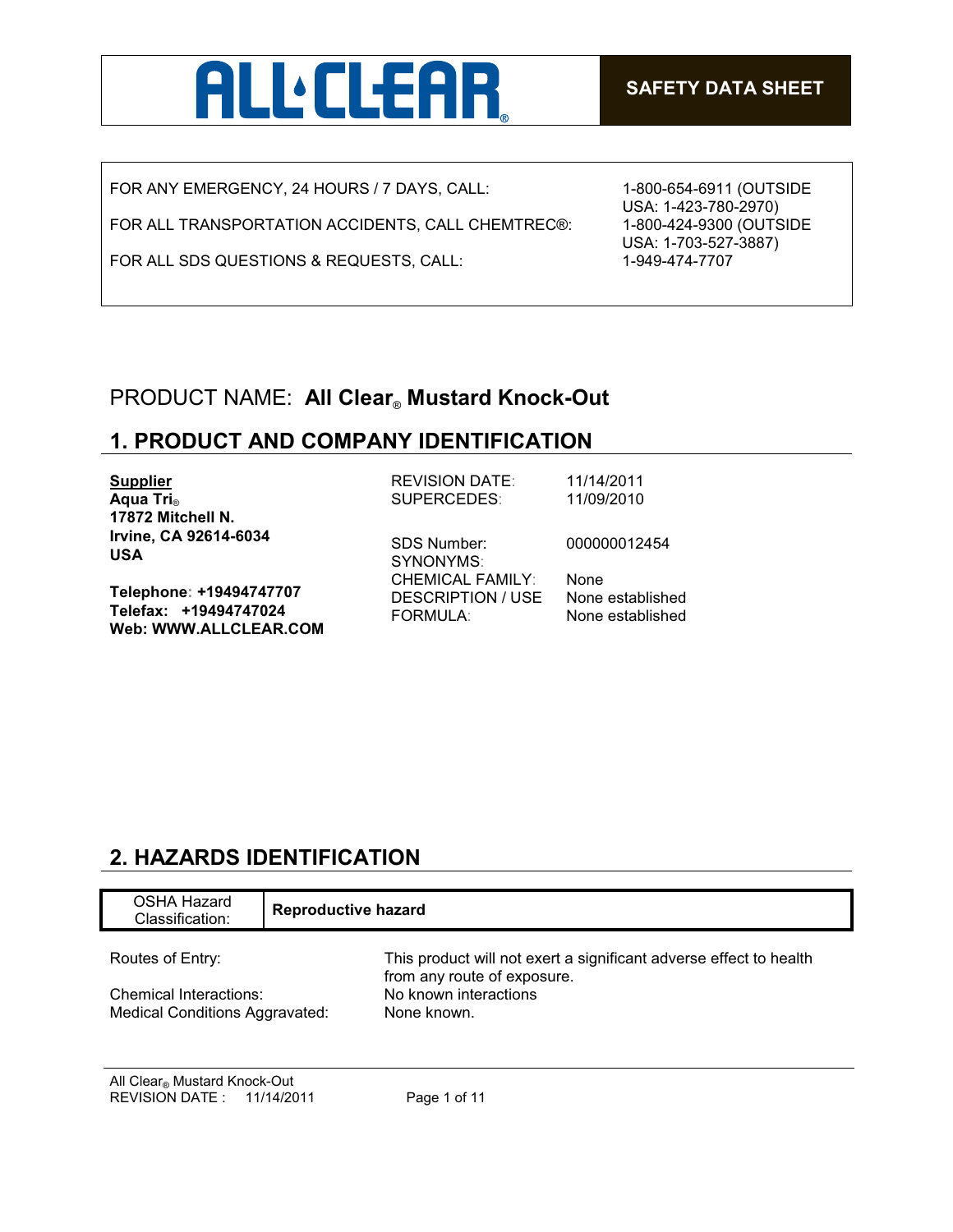# **ALLELEAR**

### Human Threshold Response Data

Odor Threshold Not established.

Irritation Threshold Not established.

### **Hazardous Materials Identification System / National Fire Protection Association Classifications**

| Hazard Ratings : | Health | Flammability | Physical / Instability | PPI / Special<br>hazard. |
|------------------|--------|--------------|------------------------|--------------------------|
| <b>HMIS</b>      | 4*     |              |                        |                          |
| <b>NFPA</b>      |        |              |                        |                          |

### Immediate (Acute) Health Effects

| Inhalation Toxicity:                       | Not expected to cause irritation. Not expected to be toxic by inhalation.                                                                                                       |
|--------------------------------------------|---------------------------------------------------------------------------------------------------------------------------------------------------------------------------------|
| Skin Toxicity:                             | Contact would be expected to cause transient redness if not washed off<br>and left on the skin for an extended period of time. Not expected to be<br>toxic from dermal contact. |
| Eye Toxicity:                              | Contact may cause mild irritation consisting of transient redness,<br>swelling, and mucous membrane discharge to the conjunctiva. Not<br>expected to cause irritation.          |
| Ingestion Toxicity:                        | Not expected to be toxic by ingestion. Ingestion may cause<br>gastrointestinal irritation, nausea, vomiting and diarrhoea.                                                      |
| Prolonged (Chronic) Health Effects         |                                                                                                                                                                                 |
| Carcinogenicity:                           | This product is not known or reported to be carcinogenic by any<br>reference source including IARC, OSHA, NTP or EPA.                                                           |
| Reproductive and                           | This product has not been tested for reproductive or developmental                                                                                                              |
| Developmental Toxicity:                    | effects. However, this product contains an ingredient which has been<br>shown to be a possible reproductive or developmental hazard based on<br>animal studies.                 |
| Inhalation:                                | There are no known or reported effects from chronic exposure.                                                                                                                   |
| Skin Contact:                              | There are no known or reported effects from chronic exposure.                                                                                                                   |
| Ingestion:                                 | There are no known or reported effects from chronic exposure.                                                                                                                   |
| Sensitization:                             | Not expected to be a skin sensitizer.                                                                                                                                           |
| Chronic Target Organ Toxicity:             | None known                                                                                                                                                                      |
| Supplemental Health Hazard<br>Information: | No additional health information available.                                                                                                                                     |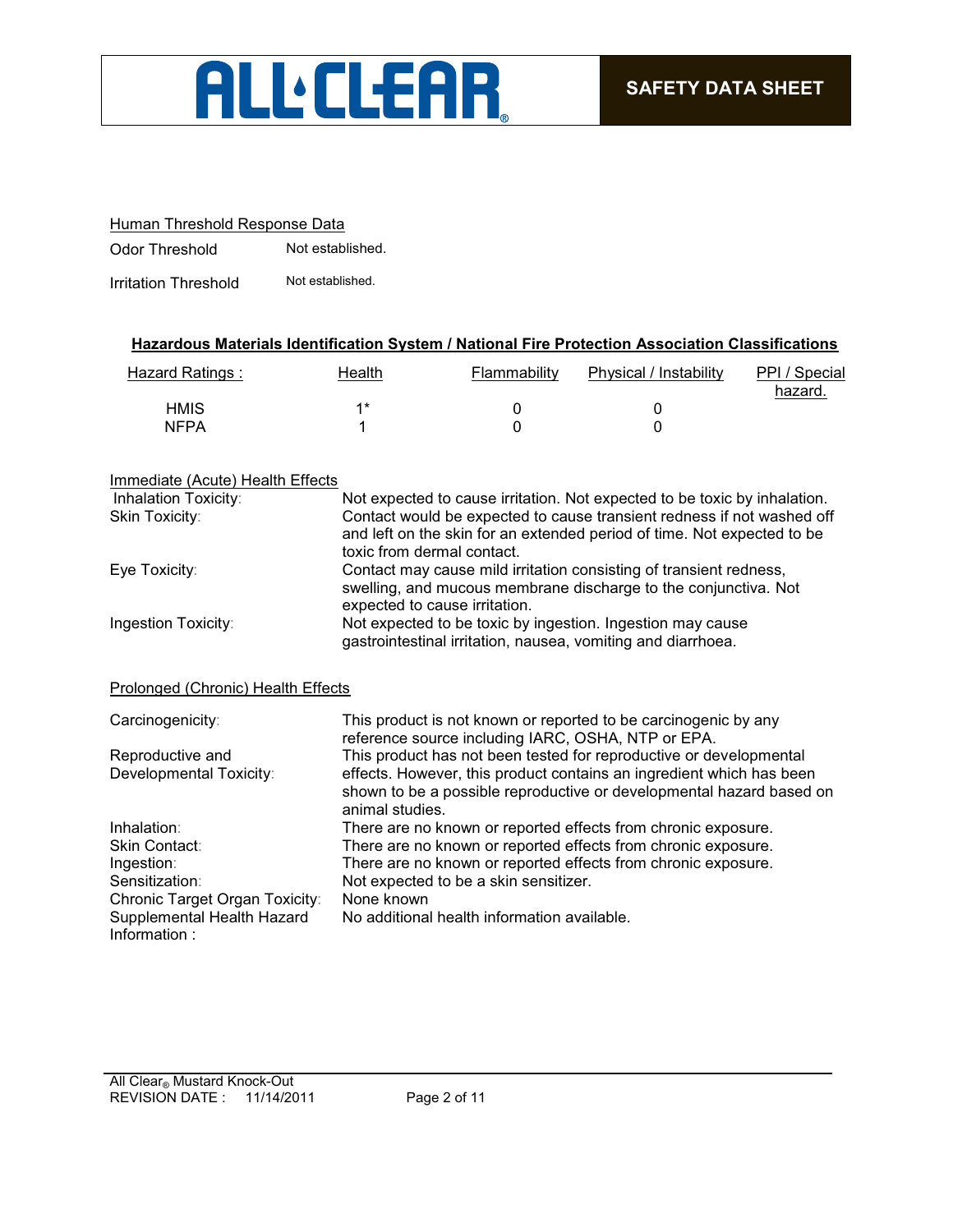

## **3. COMPOSITION / INFORMATION ON INGREDIENTS**

| CAS OR CHEMICAL NAME  | CAS#      | % RANGE |
|-----------------------|-----------|---------|
| SODIUM BROMIDE (NABR) | 7647-15-6 |         |

Sodium Borate 1303-96-4

# **4. FIRST AID MEASURES**

| Inhalation:   | IF INHALED: Remove individual to fresh air. Seek medical attention if breathing                                                                        |
|---------------|--------------------------------------------------------------------------------------------------------------------------------------------------------|
| Skin Contact: | becomes difficult or if respiratory irritation develops.<br>IF ON SKIN: Flush skin with water for 15 minutes. Take off all contaminated                |
|               | clothing. Seek medical attention if irritation develops.                                                                                               |
| Eye Contact:  | IF IN EYES: Flush eyes with plenty of water for at least 15 minutes. Seek medical<br>attention if irritation develops.                                 |
| Ingestion:    | IF SWALLOWED: Immediately drink water to dilute. Seek medical attention if<br>symptoms develop. Never give anything by mouth to an unconscious person. |

## **5. FIRE FIGHTING MEASURES**

| Flammability Summary (OSHA): | The product is not flammable., Not combustible., The substance or<br>mixture is not classified as pyrophoric., Not explosive                                                                                                             |
|------------------------------|------------------------------------------------------------------------------------------------------------------------------------------------------------------------------------------------------------------------------------------|
| <b>Flammable Properties</b>  |                                                                                                                                                                                                                                          |
| Fire / Explosion Hazards:    | Will not burn                                                                                                                                                                                                                            |
| <b>Extinguishing Media:</b>  | Use extinguishing measures that are appropriate to local<br>circumstances and the surrounding environment.                                                                                                                               |
| Fire Fighting Instructions:  | Use water spray to cool unopened containers. In case of fire, use<br>normal fire-fighting equipment and the personal protective<br>equipment recommended in Section 8 to include a NIOSH approved<br>self-contained breathing apparatus. |

# **6. ACCIDENTAL RELEASE MEASURES**

| Personal Protection for Emergency                                       | Use the personal protective equipment recommended in Section 8 |
|-------------------------------------------------------------------------|----------------------------------------------------------------|
| Situations:                                                             | and a NIOSH approved self-contained breathing apparatus.       |
| All Clear <sup>®</sup> Mustard Knock-Out<br>REVISION DATE: $11/14/2011$ | Page 3 of 11                                                   |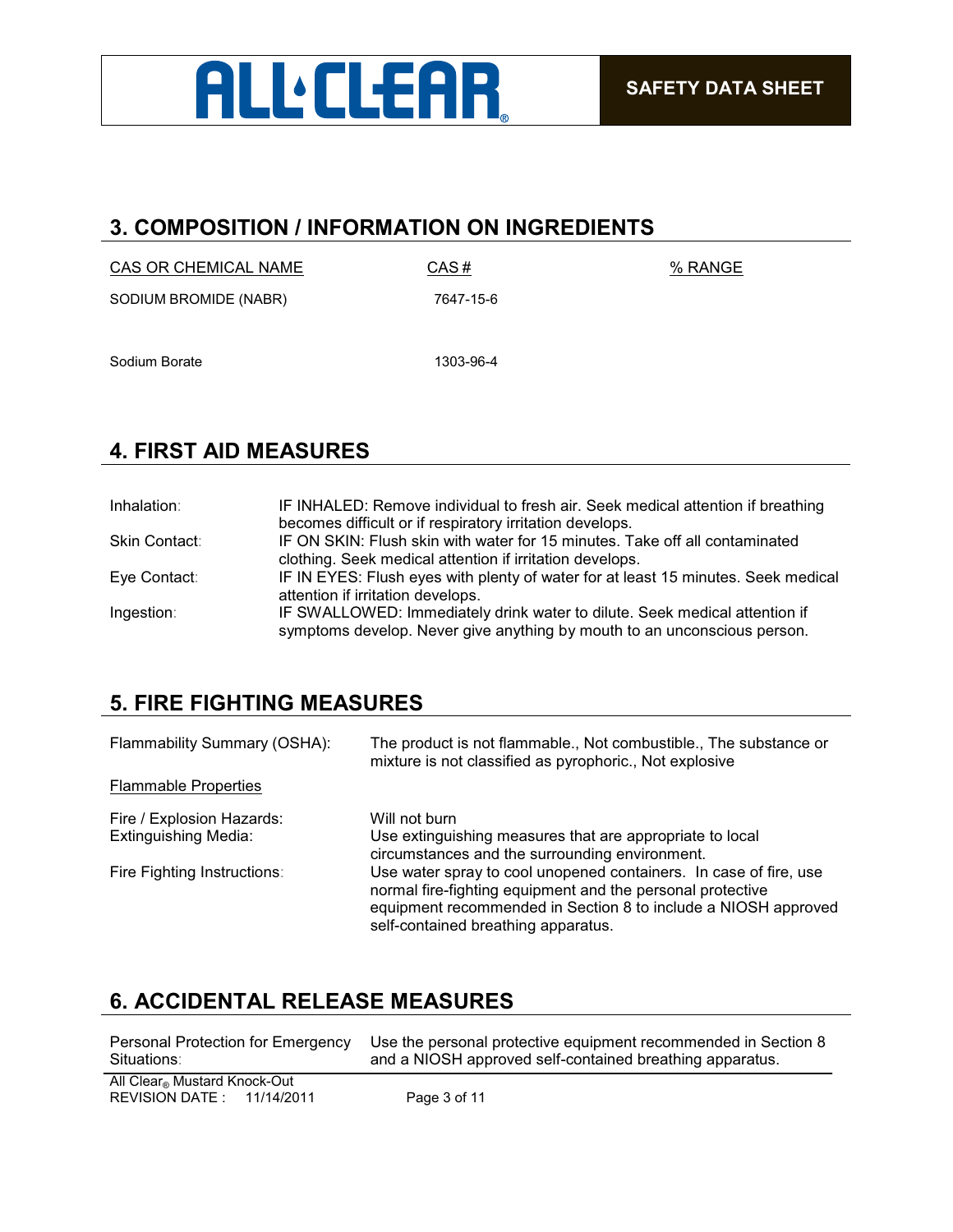

| <b>Spill Mitigation Procedures</b> |                                                                                                                                           |
|------------------------------------|-------------------------------------------------------------------------------------------------------------------------------------------|
| Air Release:                       | not applicable                                                                                                                            |
| Water Release:                     | If the product contaminates rivers and lakes or drains inform<br>respective authorities.                                                  |
| Land Release:                      | Sweep up and shovel into suitable containers for disposal. Avoid<br>creating dust.                                                        |
| Additional Spill Information :     | Prevent further leakage or spillage if safe to do so. Use personal<br>protective equipment as required. Evacuate personnel to safe areas. |

## **7. HANDLING AND STORAGE**

| Handling:                           | Do not reuse this container.                                         |
|-------------------------------------|----------------------------------------------------------------------|
| Storage:                            | Keep containers tightly closed when not in use. Store in a cool, dry |
|                                     | and well ventilated place.                                           |
| Incompatible Materials for Storage: | Refer to Section 10, "Incompatible Materials."                       |

## **8. EXPOSURE CONTROLS / PERSONAL PROTECTION**

| Ventilation: | Local exhaust ventilation or other engineering controls are normally required |
|--------------|-------------------------------------------------------------------------------|
|              | when handling or using this product to keep airborne exposures below the      |
|              | TLV, PEL or other recommended exposure limit.                                 |
|              |                                                                               |

Protective Equipment for Routine Use of Product

| Respiratory Protection:   | Wear a NIOSH approved respirator if levels above the exposure limits are<br>possible., Wear a NIOSH approved N95 respirator. |
|---------------------------|------------------------------------------------------------------------------------------------------------------------------|
| Skin Protection :         | Impervious gloves                                                                                                            |
| Eye Protection:           | Safety glasses with side-shields                                                                                             |
| Protective Clothing Type: | impervious clothing                                                                                                          |
|                           |                                                                                                                              |

Exposure Limit Data

CHEMICAL NAME CAS # Name of Limit Exposure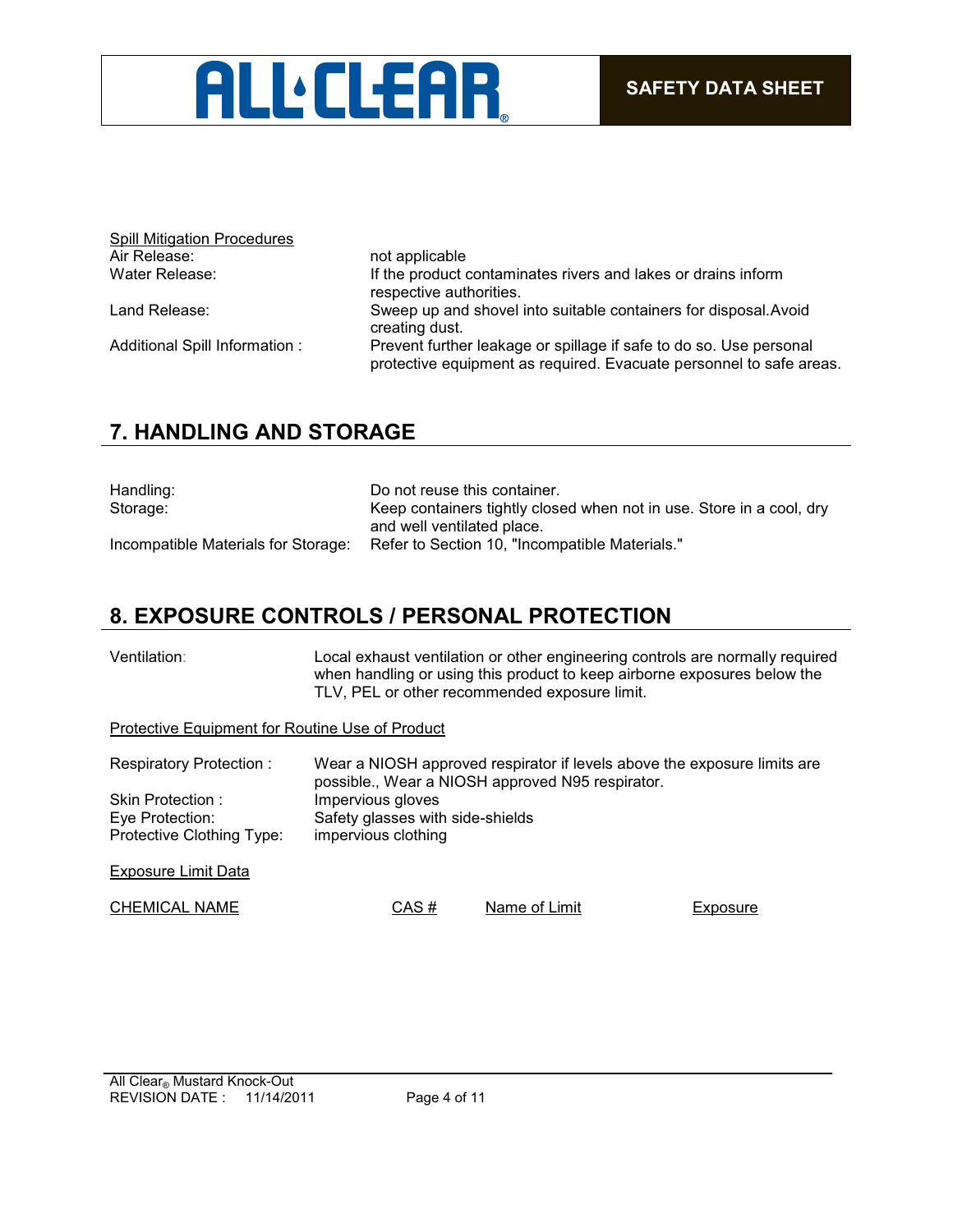# **ALL.CLEAR**

| Sodium Borate | 1303-96-4 | <b>ACGIH</b> | 2 mg/m3 TWA Inhalable<br>fraction. See Appendix C,<br>paragraph A. Inhalable<br>Particulate Mass TLVs (IPM-<br>TLVs) for those materials that are<br>hazardous when deposited<br>anywhere in the respiratory tract.,<br>ACGIH 2005 Adoption, Refers to<br>Appendix A -- Carcinogens.  |
|---------------|-----------|--------------|---------------------------------------------------------------------------------------------------------------------------------------------------------------------------------------------------------------------------------------------------------------------------------------|
| Sodium Borate | 1303-96-4 | <b>ACGIH</b> | 6 mg/m3 STEL Inhalable<br>fraction. See Appendix C,<br>paragraph A. Inhalable<br>Particulate Mass TLVs (IPM-<br>TLVs) for those materials that are<br>hazardous when deposited<br>anywhere in the respiratory tract.,<br>ACGIH 2005 Adoption, Refers to<br>Appendix A -- Carcinogens. |
| Sodium Borate | 1303-96-4 | <b>ACGIH</b> | $2 \text{ mg/m}$ 3<br><b>TWA Inhalable</b><br>fraction                                                                                                                                                                                                                                |
| Sodium Borate | 1303-96-4 | <b>ACGIH</b> | $6$ mg/m $3$<br><b>STEL Inhalable</b><br>fraction                                                                                                                                                                                                                                     |

# **9. PHYSICAL AND CHEMICAL PROPERTIES**

| <b>Physical State:</b> | solid              |
|------------------------|--------------------|
| Form                   | No data.           |
| Color:                 | No data.           |
| Odor:                  | No data.           |
| Molecular Weight:      | None established   |
| Specific Gravity:      | 3.21               |
|                        | 20 °C              |
| $pH$ :                 | no data available  |
| <b>Boiling Point:</b>  | 1,390 $^{\circ}$ C |
|                        | $2,534$ °F         |
|                        | not applicable     |
| Freezing Point:        |                    |
|                        | not determined     |
| <b>Melting Point:</b>  |                    |
|                        | not determined     |
| Density:               | no data available  |
| <b>Bulk Density:</b>   | no data available  |
|                        |                    |

REVISION DATE : 11/14/2011 Page 5 of 11 All Clear® Mustard Knock-Out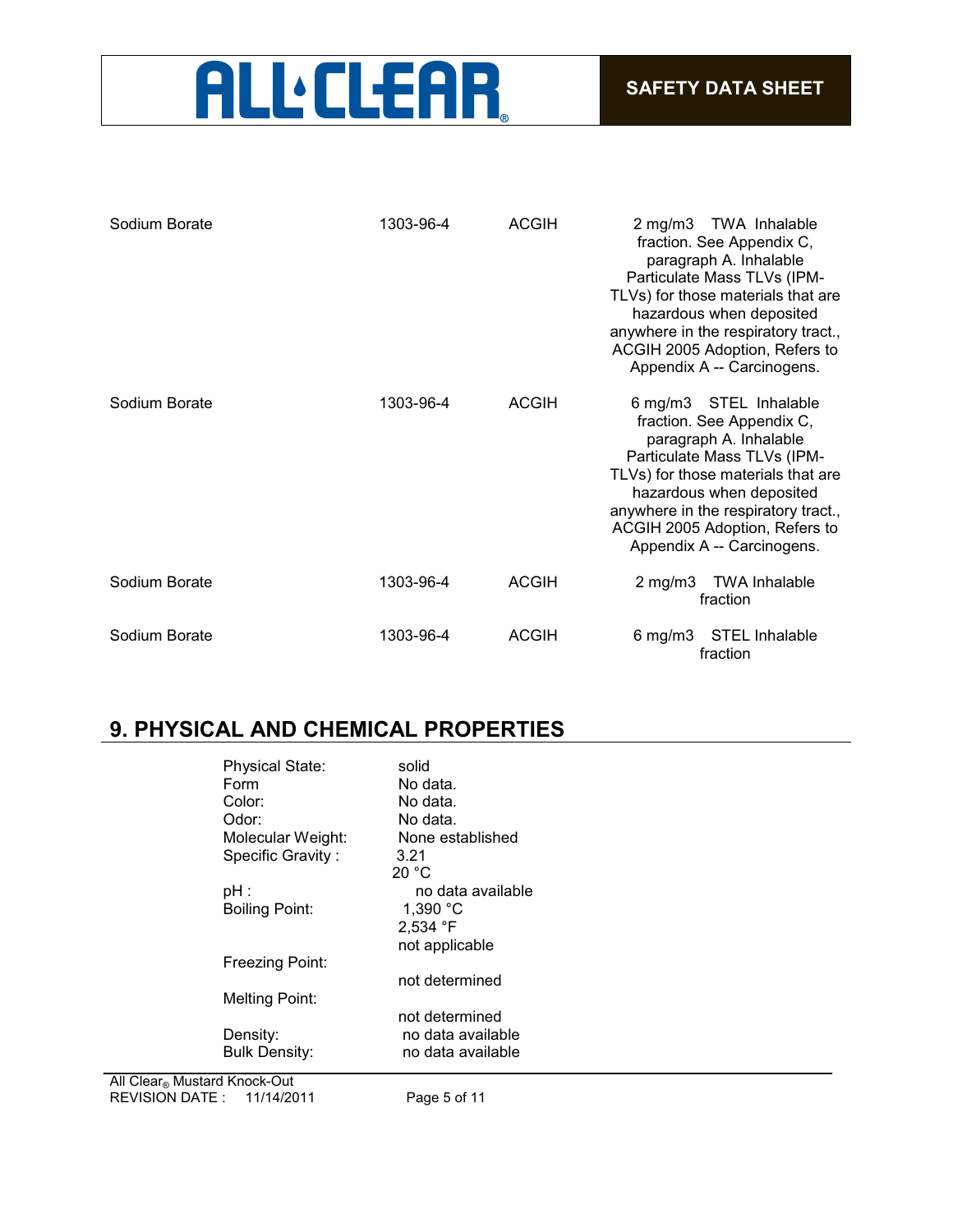# **ALL:CLEAR**

Vapor Pressure: 1.3 hPa 806 °C<br>not applicable Vapor Density: Viscosity: no data available Solubility in Water: 950 g/l 25 °C Partition coefficient noctanol/water: no data available Evaporation Rate: not applicable<br>Oxidizing: None established None established Volatiles, % by vol.: no data available<br>VOC Content no data availab no data available HAP Content No data

# **10. STABILITY AND REACTIVITY**

| <b>Stability and Reactivity Summary:</b> | Stable under normal conditions.                                                  |
|------------------------------------------|----------------------------------------------------------------------------------|
| Conditions to Avoid:                     | Heat.                                                                            |
| Chemical Incompatibility:                | Heavy metal salts, Bromine trifluoride, Strong oxidizing agents,<br>Strong acids |
| Hazardous Decomposition Products:        | Other hazardous decomposition products may be formed.                            |
| Decomposition Temperature:               | No data                                                                          |

# **11. TOXICOLOGICAL INFORMATION**

| <b>Component Animal Toxicology</b>                       |      |                                       |  |
|----------------------------------------------------------|------|---------------------------------------|--|
| Oral LD50 value:                                         |      |                                       |  |
| SODIUM BROMIDE<br>(NABR)                                 |      | LD50 = $3,500$ mg/kg Rat              |  |
| <b>Component Animal Toxicology</b><br>Dermal LD50 value: |      |                                       |  |
| SODIUM BROMIDE<br>(NABR)                                 | LD50 | Believed to be $> 2,000$ mg/kg Rabbit |  |
|                                                          |      |                                       |  |

Component Animal Toxicology Inhalation LC50 value: SODIUM BROMIDE (NABR) No data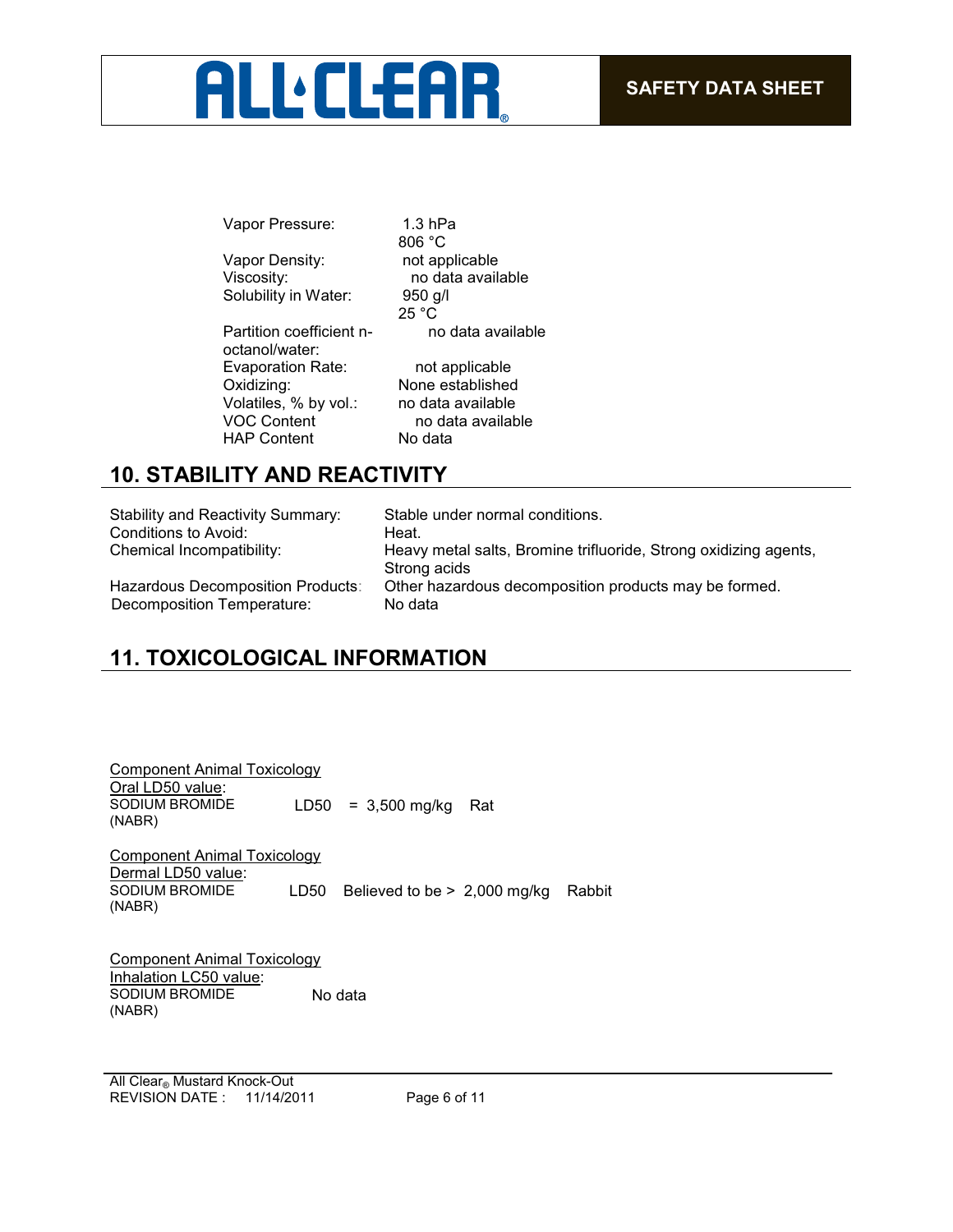

| <b>Product Animal Toxicity</b><br>Oral LD50 value:<br>Dermal LD50 value:<br>Inhalation LC50 | Believed to be $> 2,000$ mg/kg<br>Believed to be $> 2,000$ mg/kg<br>No data.                                          |
|---------------------------------------------------------------------------------------------|-----------------------------------------------------------------------------------------------------------------------|
| value:<br>Skin Irritation:<br>Eye Irritation:<br><b>Skin Sensitization:</b>                 | Not expected to cause irritation.<br>May cause mild eye irritation.<br>Not believed to be sensitising to skin.        |
| Subchronic / Chronic<br>Toxicity:                                                           | There are no known or reported effects from chronic exposure.                                                         |
| Reproductive and<br>Developmental Toxicity:                                                 | A component of this product has been shown to cause reproductive or<br>developmental toxicity.                        |
| Mutagenicity:<br>Sodium Borate                                                              | Not known or reported to be mutagenic.<br>This material was non-mutagenic in the Ames test.                           |
| Carcinogenicity:                                                                            | This product is not known or reported to be carcinogenic by any reference<br>source including IARC, OSHA, NTP or EPA. |

## **12. ECOLOGICAL INFORMATION**

Overview: No data for product. Individual constituents are as follows:

### Ecological Toxicity Values for: **SODIUM BROMIDE (NABR)**

| Fathead minnow (Pimephales | $\sim$ 100 $\mu$         | (nominal, static). 96 h LC50 = $16,479$ mg/l                        |
|----------------------------|--------------------------|---------------------------------------------------------------------|
| promelas),                 |                          |                                                                     |
| Daphnia magna,             |                          | - (nominal, static). $48 h$ LC50= 11,000 mg/l                       |
| Daphnia magna,             |                          | - (nominal, static). $48 h$ EC50= 5,800 mg/l                        |
| Green algae (Scenedesmus   | $\overline{\phantom{a}}$ | (nominal, static). 7 day toxicity threshold for mortality = $2,800$ |
| quadricauda),              |                          | mg/l                                                                |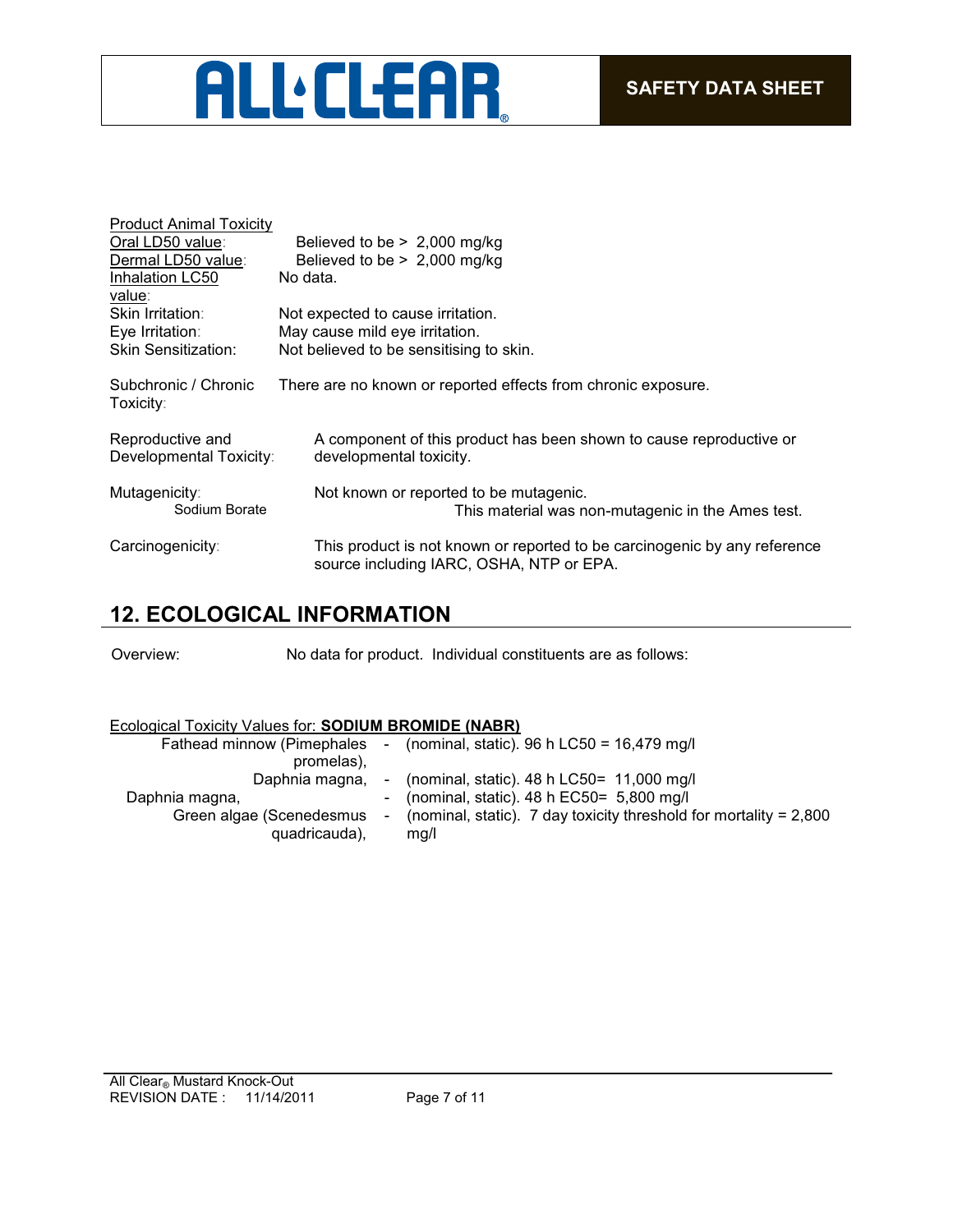

# **13. DISPOSAL CONSIDERATIONS**

**CARE MUST BE TAKEN TO PREVENT ENVIRONMENTAL CONTAMINATION FROM THE USE OF THE MATERIAL. THE USER OF THE MATERIAL HAS THE RESPONSIBILITY TO DISPOSE OF UNUSED MATERIAL, RESIDUES AND CONTAINERS IN COMPLIANCE WITH ALL RELEVANT LOCAL, STATE AND FEDERAL LAWS AND REGULATIONS REGARDING TREATMENT, STORAGE AND DISPOSAL FOR HAZARDOUS AND NONHAZARDOUS WASTES.** 

Waste Disposal Summary: If this product becomes a waste, it DOES NOT meet the criteria of a hazardous waste as defined under 40 CFR 261, in that it does not exhibit the characteristics of hazardous waste of Subpart C, nor is it listed as a hazardous waste under Subpart D.As a nonhazardous solid waste it should be disposed of in accordance with local, state and federal regulations.

Potential US EPA Waste Codes : not applicable

## **14. TRANSPORT INFORMATION**

Land (US DOT): Not Regulated NOT REGULATED AS A DOT HAZARDOUS MATERIAL Water (IMDG): NOT REGULATED AS A HAZARDOUS MATERIAL,

Air (IATA): NOT REGULATED AS A HAZARDOUS MATERIAL, Emergency Response Guide Number: Not applicable

### **15. REGULATORY INFORMATION**

#### **UNITED STATES:**

| Toxic Substances Control Act (TSCA):                                  | The components of this product are listed on the TSCA<br><b>Inventory of Existing Chemical Substances.</b> |
|-----------------------------------------------------------------------|------------------------------------------------------------------------------------------------------------|
| <b>EPA Pesticide Registration Number:</b>                             | None established                                                                                           |
| <b>FIFRA Listing of Pesticide Chemicals</b><br>(40 CFR 180):          | Not registered in the US under FIFRA.                                                                      |
| <b>Superfund Amendments and Reauthorization Act (SARA) Title III:</b> |                                                                                                            |
| Hazard Categories Sections 311 / 312 $(40 \text{ CFR}$ 370 $2)$       |                                                                                                            |

Hazard Categories Sections 311 / 312 (40 CFR 370.2):

| Health   | Delayed (Chronic) Health Hazard |
|----------|---------------------------------|
| Physical | None                            |

### **Emergency Planning & Community Right to Know (40 CFR 355, App. A):**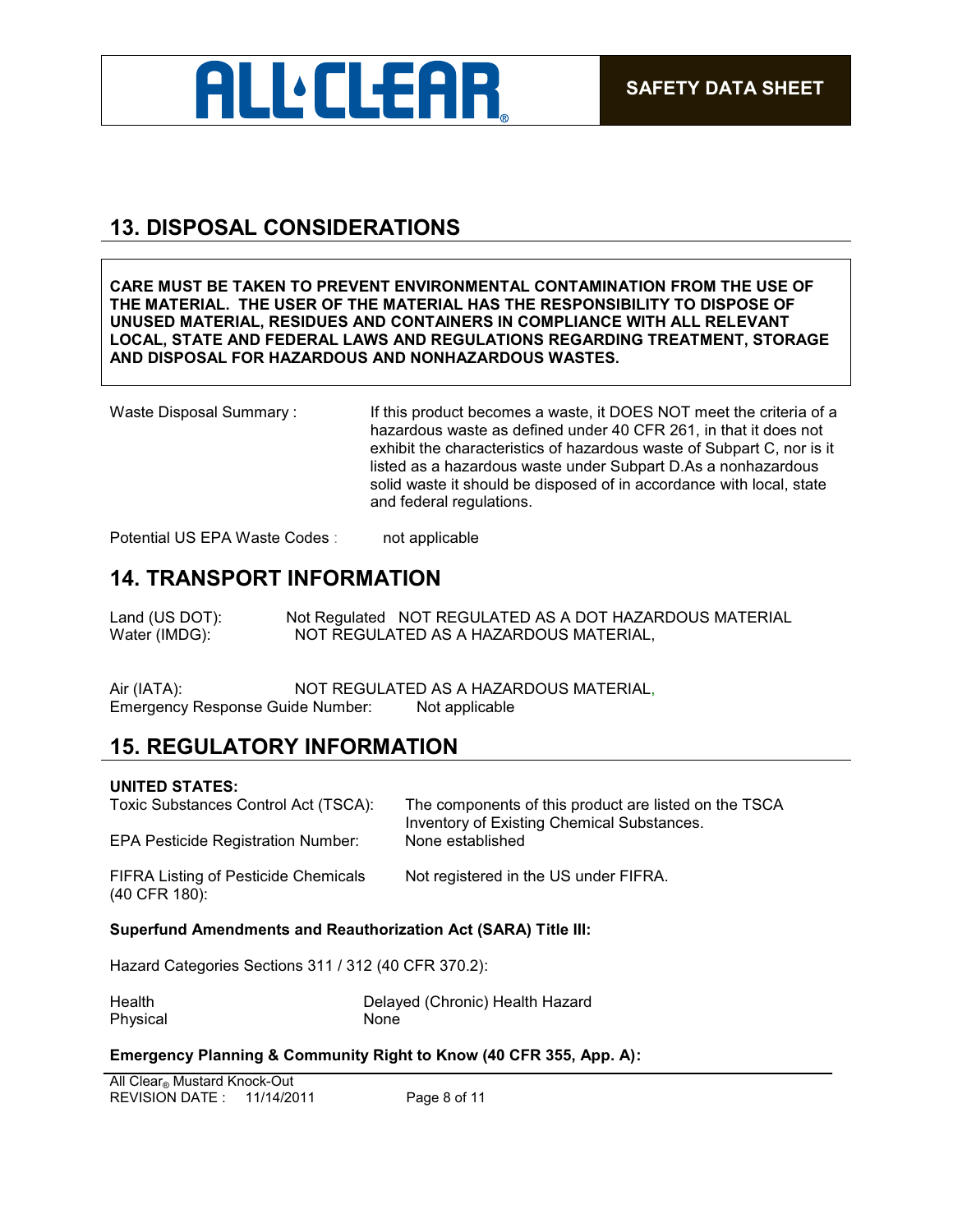

| <b>Extremely Hazardous Substance Section 302 - Threshold Planning Quantity:</b><br>ZUS SAR302<br>TPQ (threshold planning<br>None established<br>quantity) |                                                                                                                     |                                      |  |  |
|-----------------------------------------------------------------------------------------------------------------------------------------------------------|---------------------------------------------------------------------------------------------------------------------|--------------------------------------|--|--|
|                                                                                                                                                           | Reportable Quantity (49 CFR 172.101, Appendix):<br>ZUS CERCLA Reportable quantity<br>ZUS SAR302 Reportable quantity | None established<br>None established |  |  |
|                                                                                                                                                           | Supplier Notification Requirements (40 CFR 372.45), 313 Reportable Components                                       |                                      |  |  |
|                                                                                                                                                           | ZUS SAR313 De minimis concentration                                                                                 | None established                     |  |  |
| <b>Clean Air Act Toxic ARP Section 112r:</b><br><b>CAA 112R</b>                                                                                           | None established                                                                                                    |                                      |  |  |
| <b>Clean Air Act Socmi:</b><br><b>HON SOC</b>                                                                                                             | None established                                                                                                    |                                      |  |  |
| <b>Clean Air Act VOC Section 111:</b><br><b>CAA 111</b><br>None established                                                                               |                                                                                                                     |                                      |  |  |
| ZUS CAAHAP                                                                                                                                                | <b>Clean Air Act Haz. Air Pollutants Section 112:</b><br>None established                                           |                                      |  |  |
| ZUS CAAHRP                                                                                                                                                | None established                                                                                                    |                                      |  |  |
| CAA AP                                                                                                                                                    | None established                                                                                                    |                                      |  |  |
| <b>State Right-to-Know Regulations Status of Ingredients</b>                                                                                              |                                                                                                                     |                                      |  |  |

#### **Pennsylvania:**

| CAS#              | <b>COMPONENT NAME</b> |
|-------------------|-----------------------|
| 1303-96-4         | Sodium Borate         |
| ZUSPA<br>RTK<br>_ |                       |

Pennsylvania: Hazardous substance list 1989-08-11 BORAX

### **New Jersey:**

| CAS#                         | <b>COMPONENT NAME</b> |
|------------------------------|-----------------------|
| 1303-96-4                    | Sodium Borate         |
| ZUSNJ RTK                    |                       |
| All Clear® Mustard Knock-Out |                       |
| REVISION DATE: 11/14/2011    | Page 9 of 11          |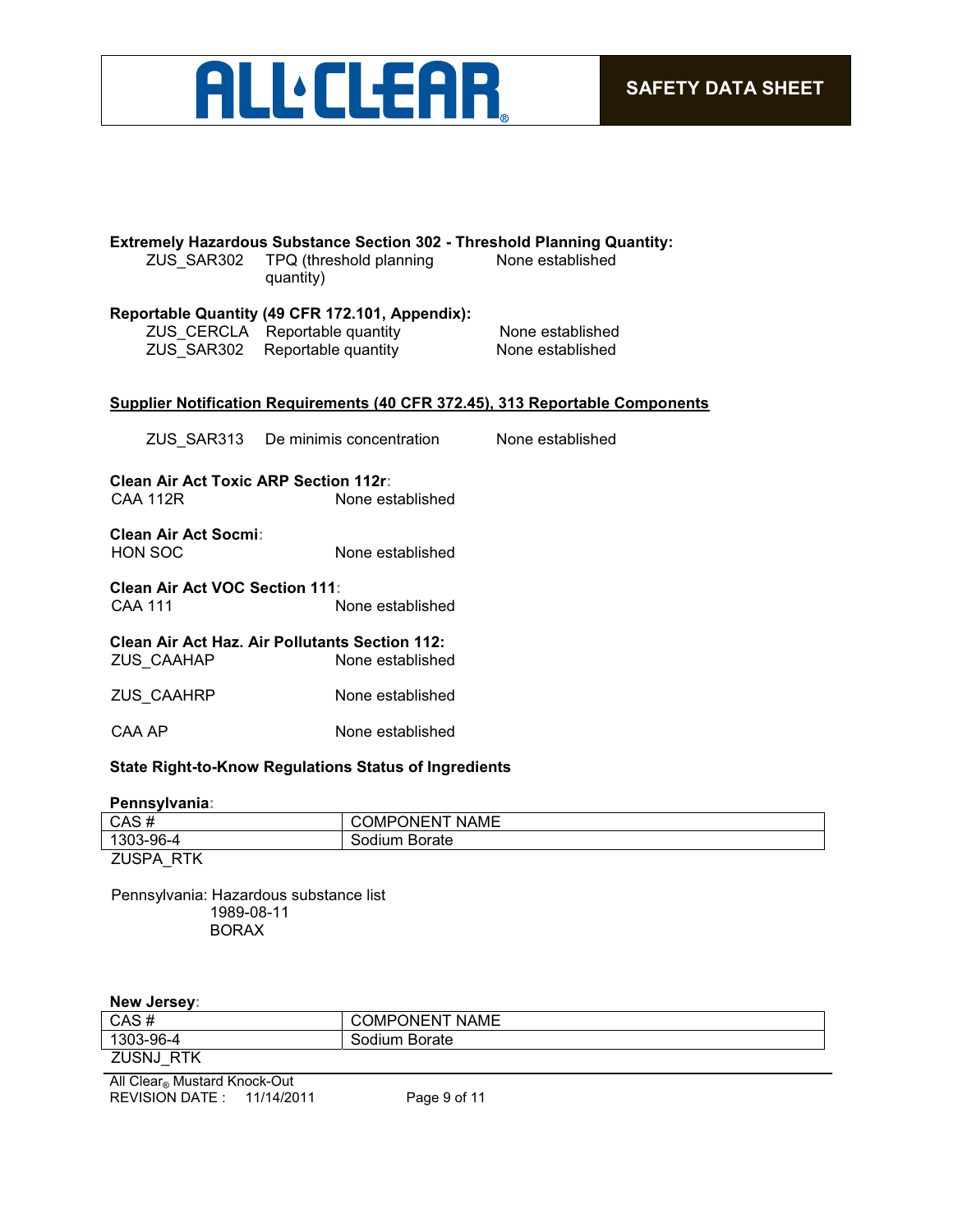

New Jersey Right to Know Hazardous Substance List (RTK-HSL) 2007-03-01 SODIUM BORATE BORAX BORATES, TETRA, SODIUM SALTS BORAX (B4Na2O7.10H2O)

#### **Massachusetts:**

| CAS#                       | <b>COMPONENT NAME</b> |
|----------------------------|-----------------------|
| 1303-96-4                  | Sodium Borate         |
| <b>ZUSMA</b><br><b>RTK</b> |                       |

Massachusetts Right to Know List of Chemicals and Hazard Classifications 1993-04-24 SODIUM BORATE BORAX

| <b>California Proposition 65:</b> |                       |
|-----------------------------------|-----------------------|
| CAS#                              | <b>COMPONENT NAME</b> |
| ZUSCA P65                         | None established      |

**WHMIS Hazard Classification:**

Ingredient Disclosure List (WHMIS) 2007-08-24 Threshold limits: 1 Weight percent 1566 Sodium tetraborate decahydrate

Ingredient Disclosure List (WHMIS) 2007-08-24 Threshold limits: 0.1 Weight percent 341 Sodium bromide

## **16. OTHER INFORMATION**

SDS REVISION STATUS: SECTIONS REVISED: 4 Major References : Available upon request.

REVISION DATE : 11/14/2011 Page 10 of 11 All Clear® Mustard Knock-Out